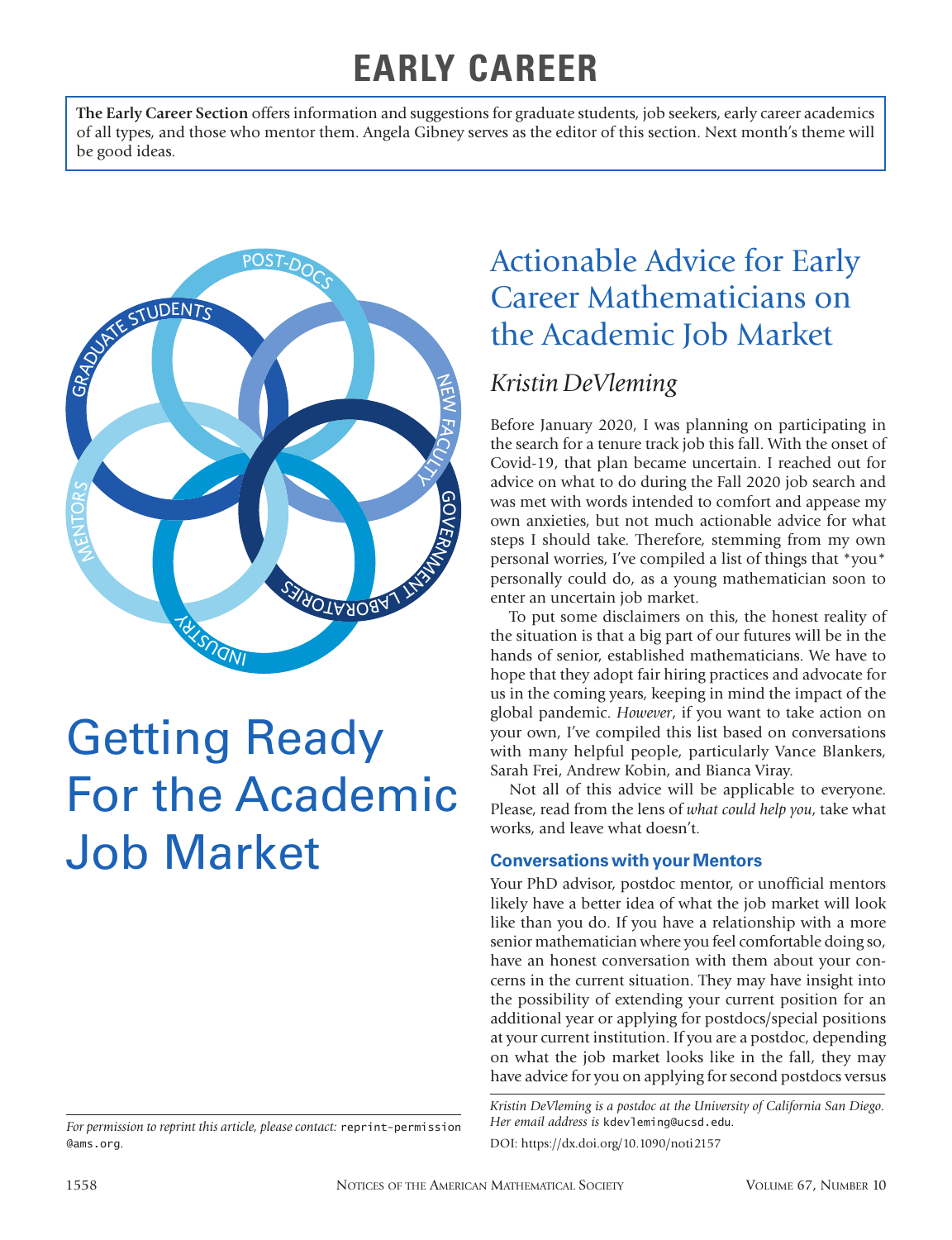tenure track jobs. In general, they may have ideas (beyond what is contained in this document!) of what you can do to help be successful in the future.

#### **Research**

Speaking to my own peers, I can say that some of us have been struggling to be a productive researcher during the Covid-19 outbreak. Here are some ideas on how to maintain mathematical productivity.

- Stay involved in the community by reading the new papers on the arXiv or attending seminars. There are so many seminars happening now and new ones may spark your interest, jumpstart a new collaboration, or highlight a new question. See [mathseminars.org](http://mathseminars.org) for a list. (Caveat: it can be overwhelming to look at the list, and some have said that this makes them feel less productive.) If you have outstanding referee reports, finish them.
- Organize or participate in a learning seminar with your peers. For example, choose a topic that you'd like to learn about and ask around for a good reference. Find interested people (perhaps your classmates or fellow postdocs) and assign weekly talks on different sections of the reference. Or, have a weekly seminar where members present older, short papers in the field that they find interesting. Or, have a weekly seminar where members present their current research ideas or problems that they're currently thinking about. (When I was a graduate student, we had a version of this where each person presented three examples relevant to their problem: (1) a simple introduction that everyone could understand, (2) an example that highlights some of the subtlety or difficulty of the problem, and (3) a more difficult example indicating what you're thinking about and why it's important.) Such examples may be useful when you give a job talk! Furthermore, the online platform means that these seminars do not have to be limited to those at your current institution.
- Work on expository aspects of your current research. Think about how to motivate your results, write an introduction to a paper or a job talk, or summarize the problems that you've already done or you're currently thinking about and their relationships to other problems. (*Bonus: if you do this well, you'll have a research statement mostly written.*)
- Leverage the unique, online situation for opportunities that you may not have otherwise: consider having or participating in Zoom office hours or Discord<sup>1</sup> channels to bounce around ideas, ask questions, or get to know others thinking about similar things. These can be informal, low-pressure ways to develop ideas for new projects.

Use the online platforms to reach out to others working on similar projects to kick-start new collaborations.

#### **Miscellaneous**

Especially if you are having trouble with progress in your research, take the time to do miscellaneous things that may help you be successful in the future. Some suggestions:

- Update your CV, and include any talks, conferences, or workshops that you were planning to participate in but were canceled due to COVID-19.
- Update your website.
- Summarize your thoughts on remote instruction if you taught a virtual class during spring or summer (or even if you took one). Think about what went well or what you would change next time. You probably made extra materials for your online class, so take the time to create a teaching portfolio with what you made. Think about what aspects of in-person teaching you might change based off of these experiences. (*Bonus: all of this will help you when you need to write a teaching statement.*)
- Consider ways that you can have small, tangible impacts on those around you. This may be by strengthening mentor/mentee relationships, organizing a seminar for the younger graduate students in your area (not necessarily on research; it could be something like "How to Give a Good Talk"), hosting brown-bag lunches on topics like diversity or outreach, hosting virtual community building meetings for your department, etc. For example, Andrew Kobin and I started "Lunch in the Time of Covid": an informal Zoom lunch series where we bring panelists and early career mathematicians together to discuss topics like doing research, allyship, mentorship, the job market, and more.
- If possible, take what you're struggling with and think of it from the lens of what you would do to improve it, given the chance. Especially consider specific ways that you could contribute to a department as a faculty member. For example: are you struggling with the lack of in-person connection from your mentors? Think about what you would ideally get from a mentor, write it down, and be prepared to be that person when you are given the chance. Are you worried about apathy from senior members in the field when you apply for jobs? Think about what you would do in their position in the current situation and write it down. These are actionable items that you could write about in a cover letter.
- Use this time to think about what you like about this profession. If you are having a hard time coming up with any answers, know that there are so many other great options out there! The unfortunate reality (even in the absence of Covid-19) is that the number of people wanting academic jobs is strictly larger than the number of academic jobs. No matter how abstract your work, it could be beneficial to use this time to develop marketable skills, like: coding/programming, technical

<sup>1</sup>*Discord is an online chat forum where members can join different channels (think "chatrooms"), have conversations on particular subjects, share articles, and even type in !*